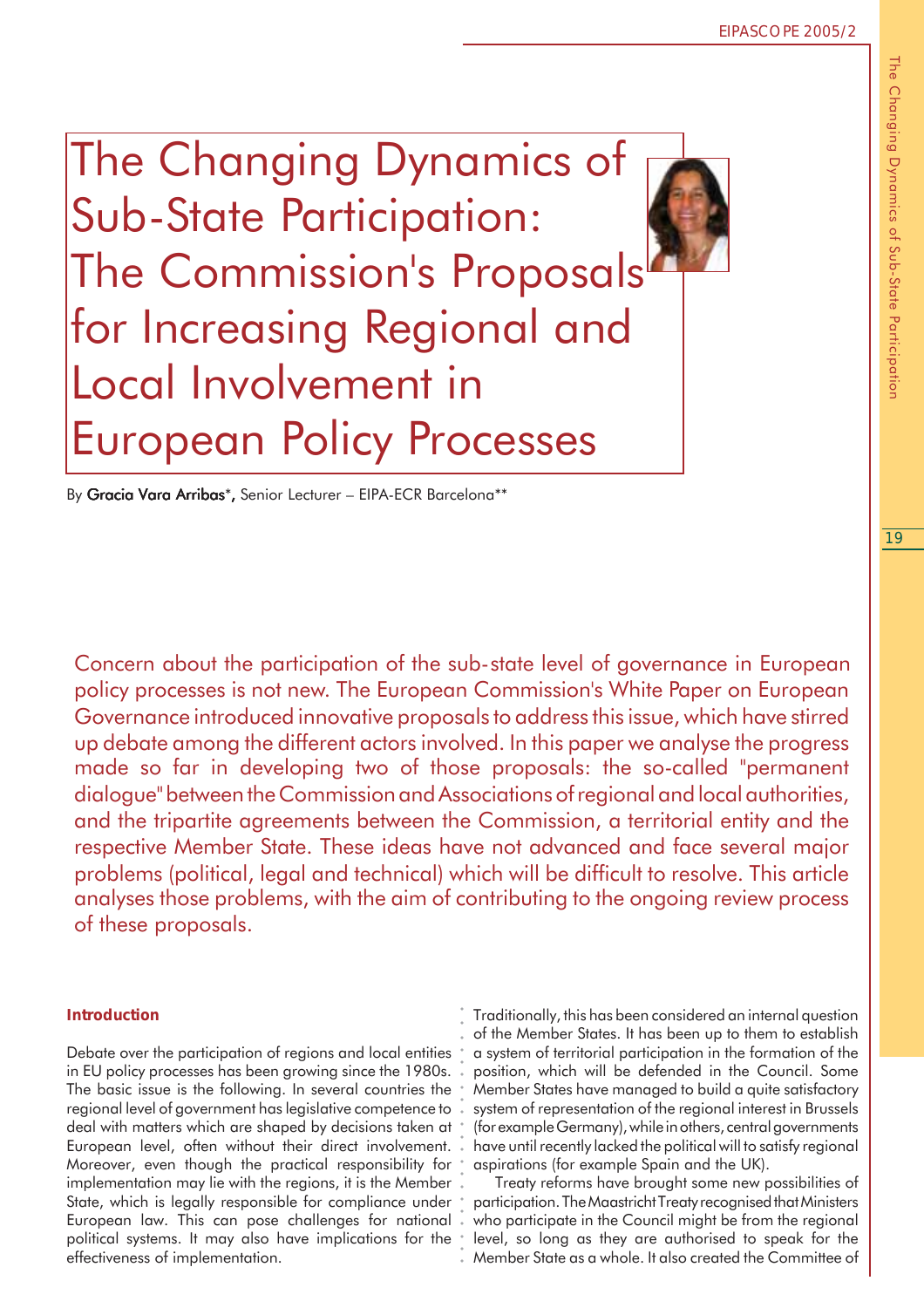#### www.eipa.nl

the Regions as an "advisory body". The major driving force was to channel 'common interests' among the sub-state levels of government. Yet interests have proven to be not so common, while the enormous number of other paths of access to Brussels that have developed have partially emptied its consultative functions. The non-binding nature of its opinions and the fact that many antagonistic types of interests boil in the same pot has made direct lobbying much more effective. The strongest regions in Europe were rapidly disappointed, seeing their "baby" working in favour of the "coffee for all" way of doing things. This consultative body has thus faced a lack of interest on the part of some

of the strongest regional representatives, and has had to make efforts to try to keep its privileged position as official intermediary with the European institutions.

Informal ways of lobbying in Brussels by substate authorities have therefore been constantly growing. In particular, those sub-state actors who are unhappy with their domestic system for participation in European affairs

# The Commission proposed to restructure its contacts with the sub-state level, in order to achieve both better law making and proper law implementation. ○○○○○○○○○○○○○○○○○○○○○○○○○○○○○○○○○○○○○○○○○○○○○○○○○○○○○○○ ○ ○ ○○○○○○○○○○○○○○○○

have been active in seeking direct influence in the problems arose when describing how this systematic preparation, adoption and implementation of European decisions. At the same time, concern about non-compliance with EU rules has turned the attention of the EU institutions to the sub-state level, since it is there that problems in compliance with European law are often to be found, given that a great part of these rules are to be implemented completely at a sub-central level of governance.

In this context, a number of innovative proposals have been made to find new ways of involving sub-state actors. Notably, the European Commission in its "White Paper on European Governance" of July 2001 proposed the establishment of a "systematic dialogue" between the European institutions and sub-state actors, as well as the possible signature of "contracts" with those actors as more flexible means for implementation of EU rules. The White Paper was a response to concerns about both the effectiveness and legitimacy of European decision-making. In this perspective, the Commission proposed to restructure its contacts with the sub-state level, in order to achieve both better law making and proper law implementation. If regions and local entities were confronted with the obligation of complying with laws for which their participation had not been properly assured, the Commission would seek new means to improve this situation, both in the process of elaborating proposals ("bottom-up") and of implementation ("top-down"). This would mean two things: on the one hand, to involve the regions in a structured dialogue at an early stage of policy making; on the other hand, to offer regions flexible means of compliance with the laws, by signing contracts between the Commission, a region/local entity and the State.<sup>1</sup>

This article assesses these proposals. It first looks back to the origin of the proposals, highlighting the different interests involved on the part of the European Commission, the Committee of the Regions, associations of regional entities and the main sub-state actors. It then reviews the first steps, which have been taken as of 2005, and asks to what extent these proposals are viable and sufficient to address the continuing concerns.

## *The proposal for "permanent dialogue"*

The Commission has always aimed to have an inclusive approach by which every individual, enterprise or association can provide the Commission with input.2 Yet the fact that the enlarged Union would include 250 regions and 100,000 local authorities<sup>3</sup> made it necessary to look for ways to structure the dialogue, and to reduce the number of parties

> involved. It thus proposed a systematic dialogue with national and European associations of regional and local governments. In principle, this idea seemed to match regional and local claims.4 Various associations thought that "the motivation behind the intended dialogue is good" and could help provide a new consultative mechanism, addressed specifically towards substate government.<sup>5</sup> The

dialogue should actually function.

According to the Commission's proposal, the dialogue would take place at an early stage of the policy formulation, and would be between the Commission and the associations that are invited on a case-by-case basis. No mention was made to direct dialogue with individual regions. The criteria for selection of such associations<sup>6</sup> included the need for them to be representative bodies that are able to deliver a jointly agreed opinion from their members, and to pass on to those members Commission proposals and policy guidelines. Furthermore, the associations which should participate in the dialogue should be those concerned by and with a direct interest in the policy in question.

The question of how the selection of the associations to participate would be made was also controversial: A fair balance among associations representing different categories of regional and local authorities was to be kept; and the number of associations selected should remain manageable in order to guarantee the effectiveness of the dialogue. The list of associations to be invited, and the agenda for the meeting, would be decided by the Commission on the basis of a proposal from the Committee of the Regions. The stated purpose of the dialogue was both to give the parties an opportunity to express their views and help to strengthen the ties between the Committee and the Associations. It was not clear, however, whether the Commission's aims coincided with those pursued by the sub-state level, in particular by the regions with legislative powers.

# **The differing aims of the Commission and sub-state actors**

Historically there has been a difference in perception between the European Commission and the sub-state level of governance regarding the objectives to be achieved

The Changing Dynamics of Sub-State Participation The Changing Dynamics of Sub-State Participation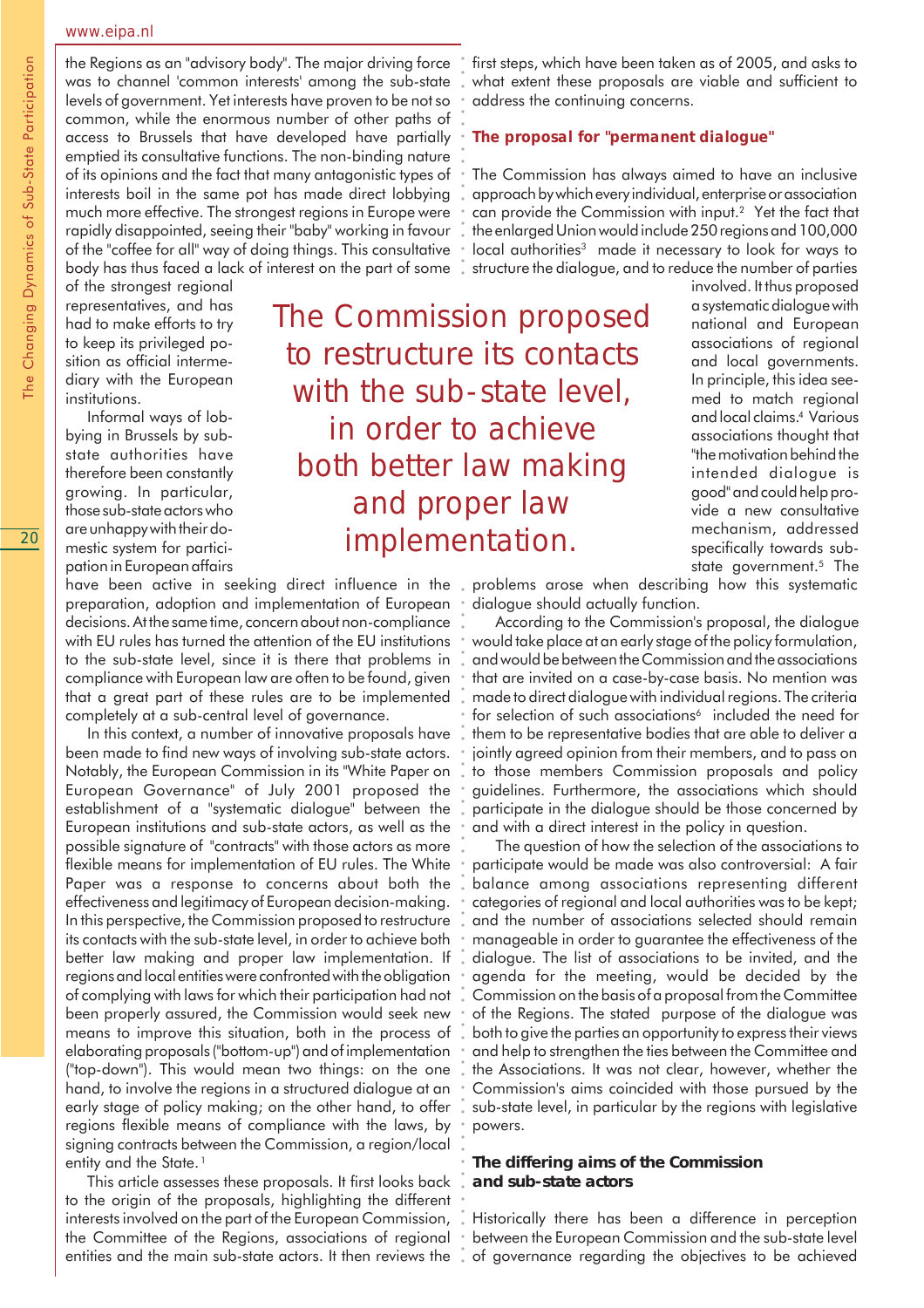through the increased participation of the regions and local entities in European affairs.

The Commission has been seeking, through the involvement of the level closest to the citizens, to achieve both better law-making and proper law implementation, as part of its response to growing concerns about the efficiency and legitimacy of EU laws. Moreover, the need of the Commission to decentralise some tasks of the Union has been growing as its competences have increased. This has become more evident in view of enlargement.

The sub-state level and in particular the regions with legislative powers, on the other hand, have been looking for new opportunities for greater and more direct participation, as well as increased influence in European affairs generally, in order to reinforce their own competences and identity. The Commission has thus traditionally been an important ally for the European regional and local authorities, inasmuch as the alliance has contributed to fulfil its objectives. But whenever the claims of the sub-state level have been perceived by the Commission, or by some of its services, as having further political consequences, they have been reluctant to risk any sort of negative reaction from the Member States, which are always very cautious about the demands of the regions for more participation in Europe.

# **The result of the consultation**

When preparing the White Paper, the Secretariat General of the Commission opened a period of public consultations. The regional and local actors and their associations were those who responded massively7 but with different degrees of success: the associations managed to be the interlocutors in the proposed dialogue while the regions individually were denied that possibility.8 As a result of the strong lobbying carried out by the associations, as well as the fact.

that the European Commission could not by this means formalise its existing informal contacts with sub-state authorities, the regions as such were not made a direct part of this structured dialogue. Once again the interest of the Commission to preserve the institutional architecture clashed with the ob-

jectives pursued by some European regions.

The Commission argues that for the selection of the parties, it is obliged to follow the principle of respect of the constitutional orders of the Member States.<sup>9</sup> On that basis, it affirmed that the Committee of the Regions "is the body best placed to identify the associations concerned by the different policies and to suggest the list of associations on a case by case basis" and explained why the parties to the dialogue "can only be" the national and European associations of local and regional government.<sup>10</sup>

## **The reactions of the Associations**

The Commission presented its ideas in a working paper, and encouraged all parties, in particular the associations, to react to its ideas before May 2003.<sup>11</sup> All associations welcomed the initiative, although many had reservations concerning how the permanent dialogue would be conducted. The majority did not agree that the Committee of the Regions should draw up the list of participants and therefore the Commission reconsidered the role given to the Committee.12 The Committee was moved from being considered "the best placed to identify what associations have an interest in which policies",<sup>13</sup> to "the best placed to help to identify" such associations. Moreover, the Committee would not suggest lists of associations for each policy area on a case by case basis, but an indicative list of European and national associations. The Commission maintained the right to invite whichever associations it sees fit to the various dialogue meetings. As a result, the dialogue procedure was defined as follows:

- The responsibility of organising and holding meetings rests with the Commission.
- There will be a fixed annual meeting between the President of the Commission and the representatives of the associations. This does not replace the annual meeting with the Committee of the Regions for the presentation of the Commission's annual work programme.
- There will also be meetings with the Commissioners responsible for policies that have an impact at territorial level.
- The agenda will be determined by the Commission's general work programme.
- The list of associations to be invited will be decided by the Commission for each meeting on the basis of proposals made by the Committee of the Regions.

# **The pilot meeting**

The first permanent dialogue meeting was held in May 2004. Romano Prodi chaired it with the participation of Commission representatives, the President of the Committee

> of the Regions, and representatives from most European and national associations of regional and local authorities. The impressions expressed by different representatives present are quite negative. While the Committee of the Regions saw it as a positive first attempt from which some lessons can

The expected added value of this new instrument for the sub-state level was to initiate a real dialogue with the Commission. ○○○○○○○○○○○○○○○○○○○ ○○○○○○○○○○○○○○○○○○○○○○○○○○○○○○○○○○○○○○○○○○○○○○○○○○○○○○

○○○○○○

be learned, some of the representatives thought there was insufficient time and missed a clear agenda setting the objectives of the meeting. For future meetings the scope of the topics to be dealt with should be previously agreed with the associations themselves, since the first experience has been for some of the participants "an empty useless show".14

## **The consequences of the permanent dialogue proposal for the associations**

The expected added value of this new instrument for the sub-state level was to initiate a real dialogue with the Commission. And for the regions with legislative powers ("Regleg"), a further added value would have been to be allowed to hold the structure dialogue directly, and not via the Associations. Neither expectation has been fulfilled.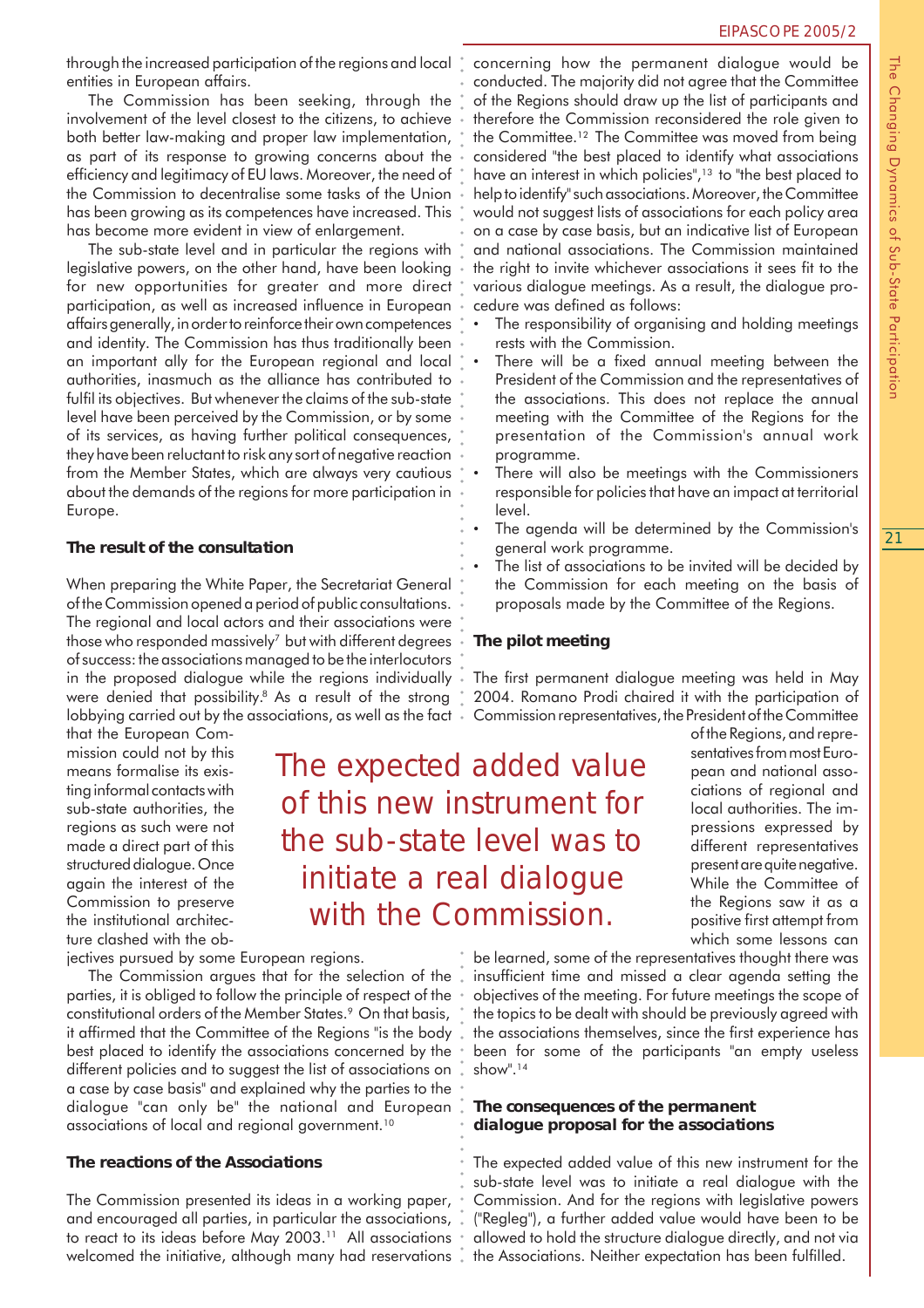#### www.eipa.nl

Some regions with legislative powers now do not see this structured dialogue as a solution to the lack of direct participation in the pre-legislative phase, all the more so since this dialogue will only be held a couple of times per year and the meetings will be of a very short duration.

Another important outcome of the proposed dialogue could be the changing dynamics of the membership of these associations. The specialisation level of these associations has been growing, and with this growth, more and more regions have started to be selective in choosing the association to which they wanted to belong. Political dialogue will also mobilise and create a lot of associations among

the regions and local entities of the new members of the European Union. The Commission will then have succeeded in mobilising a high number of sub-state actors.15 The risk exists that the mobilisation effect could be reduced to the big rich territorial units, more than to the smaller, less powerful ones.<sup>16</sup> In fact, some associations cover different overlapping areas of interest, and we already see that some

# The initial proposal contemplated "bilateral" contracts between the Commission and the regional/local level. These would be new legally binding instruments. ○○○○○○○○○○○○○○○○○○○○○○○○○○○○○○○○○○○○○○○○○○○○○○○○○○○○○ ○○○○○○○○○○○○○○○○○○

membership to the associations is costly.18 This means that the "belonging to all" way of working will be expensive and most likely we will see a grouping by areas of interest.<sup>19</sup>

In any case, the challenges arising from the permanent dialogue proposal are many, and not easy to be dealt with. Dialogue has been by definition a non systematic, non procedural way of having direct contact with the Commission by those who – in principle – are not legitimised to have it. Systematisation may have its pros and cons. Of course a systematic dialogue, if well organised, can provide openness and transparency regarding the preparation of legislative proposals of specific interest for the territories in Europe. But too much systematisation could turn the dialogue into a conflict between the associations or between them and the Committee of the Regions.

The consequences of these initiatives will be seen in the long run. If well developed, the permanent dialogue could signify the official introduction of the associations of the sub-State level in the pre-legislative decision making process. The creation of new sub-state nets of influence would be a consequence of this move. The Committee of the Regions would have a new role and the central position of the Commission would be reinforced. But for the ones claiming direct participation in the pre-legislative phase, the initiative will not fulfil its demands.

### *Tripartite agreements and contracts*

The permanent dialogue was supposed to involve the territorial units at the earliest possible stage of the cycle (bottom-up), in order to help draft rules that would be in harmony with individual local peculiarities. In order to help decentralise and adapt implementation to territorial peculiarities (top-down), the White Paper also launched the idea of target-based tripartite contracts between the Commission, the Member State and regional/local

authorities for implementation of Community rules. The driving force behind this proposal is that tripartite agreements and contracts can both boost effectiveness, as a result of greater flexibility, and increase legitimacy, through greater participation of regional and local authorities in the implementation of EU policies with a strong territorial impact.

This move derived in part from a sense of frustration in the Commission services responsible for monitoring the application of Community Law. In fact in federal (or strongly decentralised) States many competences lie at the regional or local level. In these cases, the State, when

transposing Community law, makes a "framework general national law" that then goes through a "second" transposition phase at sub-state level. The responsibility for appropriate implementation of the law rests with the Member State, but in practice it is the regional/local level that is *de facto* (but not *de iure*) responsible for a correct or wrong implementation.

According to the Com-

regions belong to many different organisations.<sup>17</sup> But mission Communication on these tripartite instruments,<sup>20</sup> Member States will keep the control of the development of the objectives agreed within the contract or agreement since they will have the final responsibility for compliance. Preparatory meetings between the State and the regional or local level should reveal the diverse situations in a specific territorial space, and trigger fruitful co-operation among the different levels of governance. As a result of these dynamics, maintains the Commission Communication, the regional and local level should be better involved in the policy implementation and the implementation process itself will become more open and transparent. In addition, the region or local authority party to the contract would take over more responsibility, and would become obliged to report on the developments of the objectives agreed and to comply with a specific timetable for obtaining the agreed results. It is therefore foreseeable, the Communication concludes, that better policies, regulation and delivery will arise.

## **The first proposal: bilateral contracts**

The initial proposal in fact contemplated "bilateral" contracts between the Commission and the regional/local level. <sup>21</sup> These would be new legally binding instruments for direct cooperation with the decentralised territorial entities that have the responsibilities for implementing EU policies in the Member States. Once a contract was concluded, and for the period of its validity, the provisions in the framework Directive related to the implementation would be waived and replaced by the contract. These contracts would be in full respect of the Constitutional arrangements of the Member State and if necessary the state could become a partner. The idea was to develop tailor-made solutions taking the partnership within Structural Funds programming as a reference. But now the difference would be that, while in partnership there are no binding obligations, with this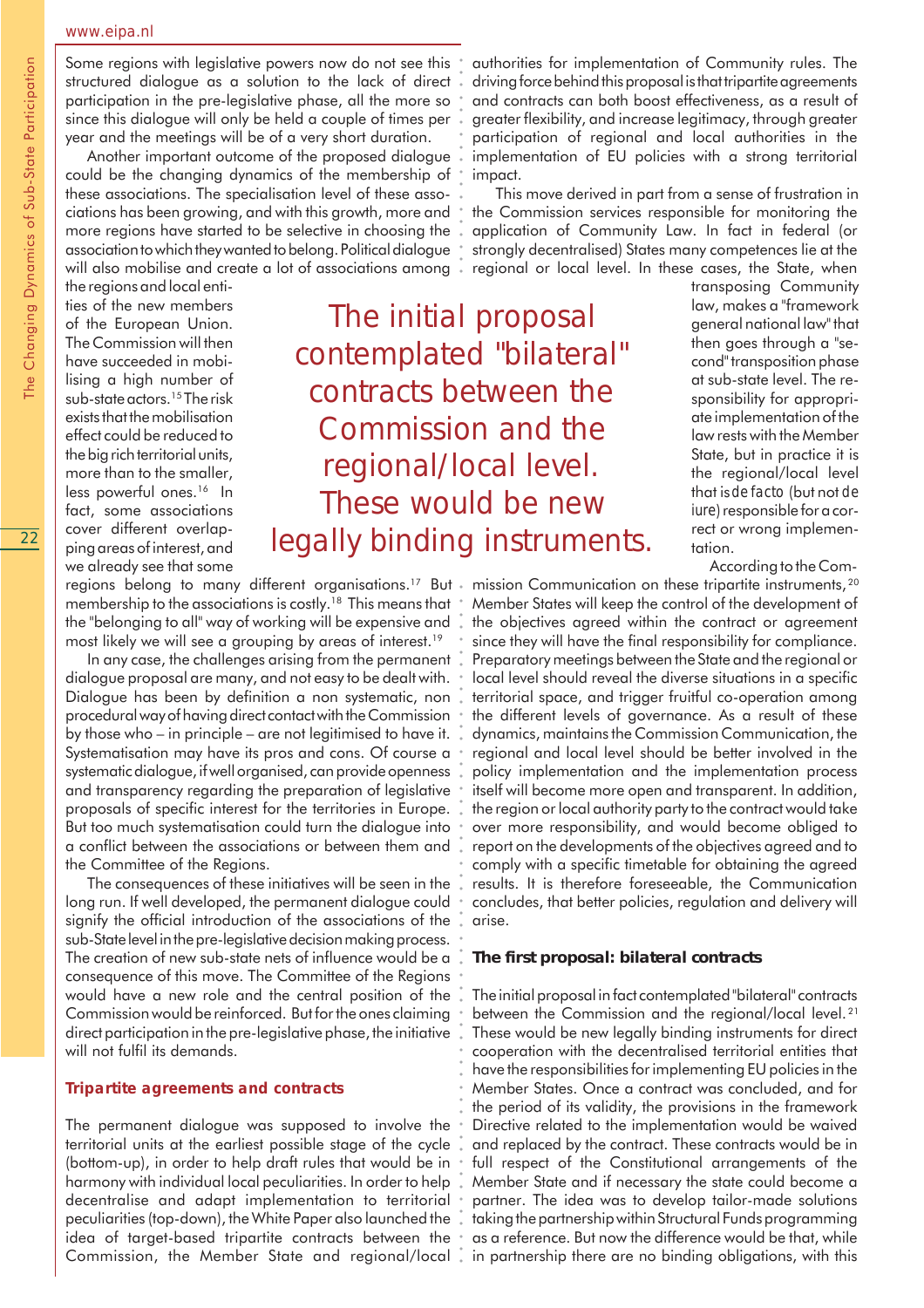contractual tool there would be legal certainty.

The College of Commissioners, however, did not endorse this proposal. The problems were both political and legal: the bilateral contract would mean the exclusion of the Member States, with the consequent loss of control. Furthermore, it would lower the position of the Commission vis-à-vis the sub-state entities, since in a contractual relation parties are equal in the terms of the contract. The guardian of the Treaties would become party and judge at the same time. The College converted the bilateral contracts into tripartite ones including the Member States. While for the Commission the implication of the State was a must for its interests, for the sub-state level, or more precisely, for the RegLeg, the introduction of the State meant the privileged placement of the State in relation to the Commission.

# **The final proposal: tripartite agreements and contracts**

The Commission published a Communication in December 2002 in which it described two sorts of contractual tools: target-based tripartite contracts, in relation to the application of binding law; and target-based tripartite agreements, in relation to the application of soft law.22 It proposed to develop these tools in two phases: an initial one with pilot agreements, and only afterwards, following the results of the agreements, sign tripartite contracts where appropriate.

The agreements and contracts have to be compatible with the Treaties; they must respect the constitutional systems of the States, and can not constitute a barrier to the sound operation of the single market. They have to be justified by providing some type of added value: simpler implementation, political benefits, efficiency gains resulting from the close involvement of regional and local authorities, or speedier performance.

The Commission described the general characteristics of target-based tripartite contracts and agreements, including the scope, duration, identification of actors, and

the description of the objectives, as well as the obligation of information and advertising preceded by a period of consultation involving organisations representing local and regional life.

According to the final proposal an enabling clause could be included in Regulations, Directives or Decisions, to empower the Commission to imple-

ment the law via tripartite contracts.

Each tripartite contract must contain a provision referring to the exclusive responsibility of the Member State vis-à-vis the Commission for the correct execution of the contract. In this way the established architecture of the European legal system is assured: the EU institutions cannot contemplate infringement procedures at other levels than that of the Member States. The effects of non-compliance need to be included as well: in the case of a tripartite contract foreseen in a Regulation, Directive or Decision, the basic act will stipulate that, in case of non-execution of the contract, the rules of Community Law will immediately be applied. In the case of non-execution of an agreement, the consequences

will have to be analysed on a case-by-case basis.

The fact that no funding was planned to support these contracts has made the realisation of the proposal even more difficult. Although the Commission will provide some start up funding in the trial stage, in general these agreements or contracts will not qualify for additional Community funding.

# **The reactions of the parties**

The reservations of some Member States were made clear even though the White Paper on European Governance stressed the fact that the right of selection of the parties to the contract or agreement would be in their hands and that any contract would only be agreed upon while respecting national and constitutional arrangements.

The European Parliament reacted in December 200323 in the so-called McCormick Report. The Parliament agrees that the Commission should go ahead with pilot agreements, but the cases involved should be of sufficient number to serve as a test for this method and assess whether it achieves flexibility in implementing legislation. Monitoring and a flow of information were also requested. The Report stressed the fact that these instruments should only be used for exceptional cases and under very specific conditions. The final political responsibility must remain very clear for the citizens and should lie with the Member States. The report also pointed to the fact that the Communication only vaguely mentioned the possibility of specific financial provisions for the tripartite agreements and contracts, making clear that they would not be a means for extra community funding. However this has proven to be one of the main paralysing factors in the evolution of the pilot experiments.

The Committee of the Regions welcomed from the beginning the idea of tripartite contracts,<sup>24</sup> and has been following the proposal very closely.<sup>25</sup>

The Commission itself has suffered from the beginning

from a lack of universal enthusiasm in the development of tripartite agreements. While officials in the Secretariat General are pushing for this experiment, other DGs seem to be rather sceptical.

As for reactions from the regional and local level, opinions differ. The Presidency of the Basque Parliament, for example,

stated that tripartite contracts are one of the practical ideas that will most contribute towards European integration.26 There may also be criticism, however, from some regions that see these ideas as interference by the State. Especially those regions with legislative competence in the area of environment showed disagreement with the proposals: if the competence is in the hands of the region, the presence of the state is not justified.27 The only justification which this sceptical group of regions could see, in order to try to understand why the Commission was launching this proposal of tripartite agreements, would be the "offer" to delay compliance with the law under the appearance of acting according to the agreed terms of contract. These regions

The fact that no funding was planned to support these contracts has made the realisation of the proposal even more difficult. ○○○○○○○○○○○○○○○○○ ○○○○○○○ ○○○○○○○○○○○○○○○○○○○○○○○○○○○○○○○○○○○○○○○○○○○○○○○○○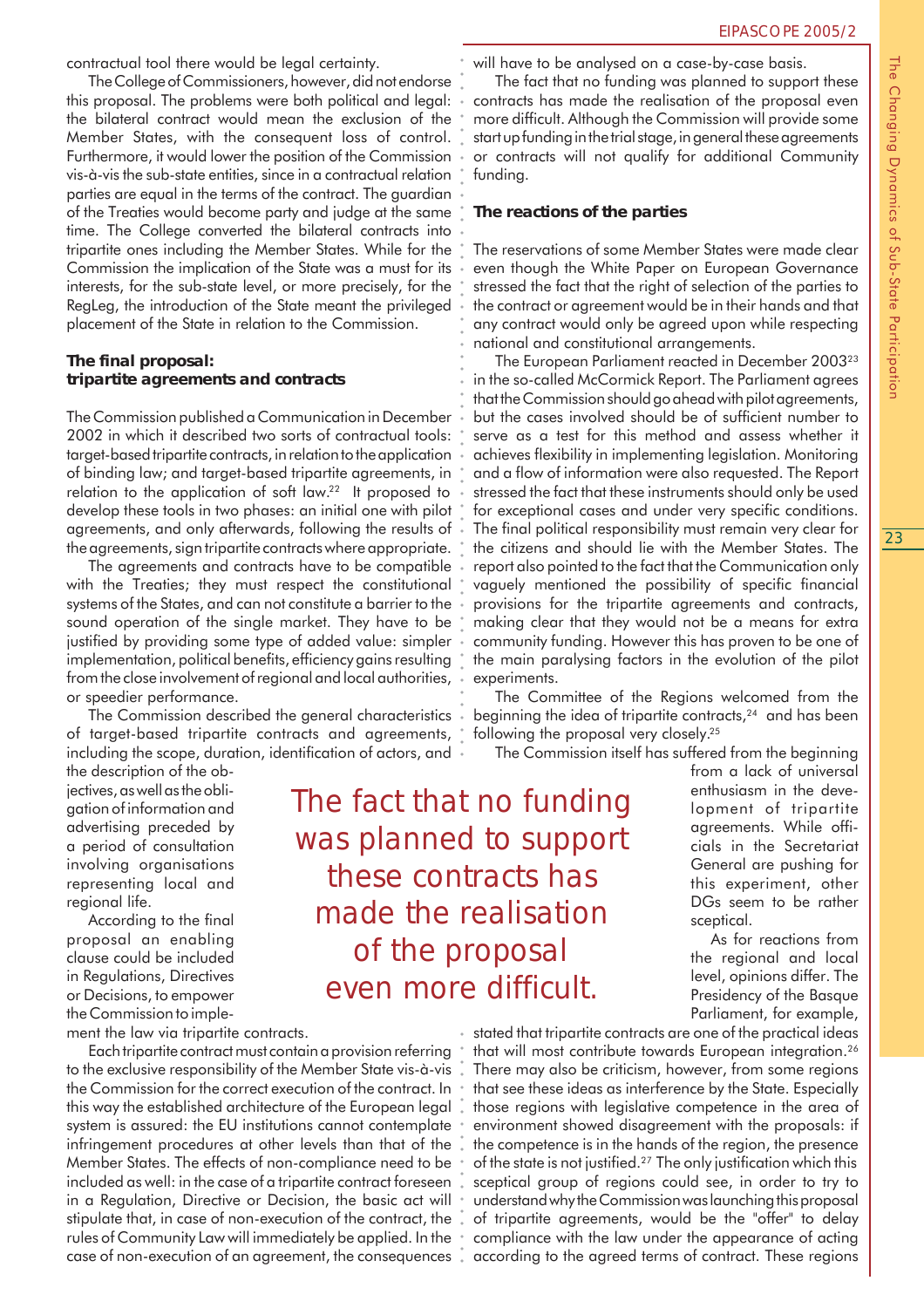have been wondering if flexibility would mean giving more time to a certain territory to comply with the law, or if would mean the postponement of initiating legal actions against the signatories of an agreement, complying late with the rules.28

As of July 2005, the Council had not given explicit support to the continuation of this initiative. The Netherlands, during its Presidency, organised a high-level meeting creating an informal European network on governance, in which EU Member States can exchange expertise and experiences. Among the themes that were discussed was the reduction of unnecessary administrative burdens of EU legislation on local and regional authorities, including the analysis of the new instrument on tripartite contracts. The British Presidency will most likely hold a second high-level meeting in London in November 2005. One of the points of the agenda will very likely be the technicalities of tripartite agreements.

In the plenary meeting of the Assembly of European regions of 10 April 2003, the Commission presented its proposals for the implementation of tripartite contracts. It encouraged the regions to address the Commission directly, explaining that there were no conditions to be satisfied in order for a project tripartite contract to be launched.29 Two years later, only one agreement has been signed. The reasons for this being – among others – that the proposal has shortcomings in the eyes of some regions, both in the lack of financial support for this initiative, and in the impossibility to have bilateral contracts.

# **The first tripartite agreement**

The purpose of the pilot experiments is to test the feasibility and usefulness of the tripartite arrangements. The Commission will then consider the possibility of launching target based tripartite contracts among the Member States, the regional and local authorities and the Commission itself in order to give direct binding application to secondary legislation.<sup>30</sup>

In the consultation process preceding the White Paper, the Commission had become aware of the need to take greater account of the local effect of Community policies in areas such as transport, energy, or the environment. It therefore aimed at signing three tripartite agreements with

European cities: one project in Birmingham (UK) concerning urban mobility, one in Lille (France) relating to the management of new urban zones and one in Pescara (Italy) on urban mobility and air quality. Eurocities also proposed a series of tripartite agreements in a pilot phase in relation to

The final outcome of the idea of tripartite contracts as it stands today, is rather weak and its effectiveness remains to be seen. ○○○○○○○○○○○ ○ ○○○○○○○○○○○○○○○○○○○○○○○○○○○○○○○○○○○○○○○○○○○○○○○○○○○○○○○○○○○○○○○○○

sustainable public transportation and integrated management systems for the urban environment.

Later on, a fourth project was presented by the region of Lombardy (Italy) on sustainable urban planning and transport policy. This is the only project signed to date. It was signed on 15 October 2004 in Milan between the European Commission, the Italian State and the region of Lombardy. The aim of the agreement is to improve the implementation of policies adopted in the area of environment, transport and energy sectors. As of July 2005 the preparation phase has been completed by the regions, and the participation of the State is ready. The search for financial support for the initiative from the Commission is being discussed with the Commission services. In case of a negative from the Commission services to give economic support, the whole process could be paralysed.

## *Conclusions*

The recognition by the Commission of the importance of the regions and local entities in the European integration process, and its stated desire to involve those actors at an early stage of the policy making is a remarkable step forward for the sub-state levels of governance. The fact that the Commission is looking for ways to involve the regions earlier, and to make the implementation of EU law more flexible, considering the territorial peculiarities of the areas where those laws have to be applied, has created strong expectations among some levels of governance.

It may be considered doubtful that the Commission has found the right mechanisms to achieve its aims. The structured dialogue will be with associations, leaving strong economic regions with legislative powers without the possibility of an official direct and structured dialogue with Brussels. The possibility opened by the Commission of direct contact through associations will not prevent those regions from going ahead with direct lobbying, which has proved to be expensive but fruitful. The result could be that direct lobbying will be preferred and that calls for a structured dialogue with the associations lack real political relevance.

On the other hand, the tripartite agreements still remain a mystery. The final outcome of the idea of tripartite contracts, as it stands today, is rather weak and its effectiveness remains to be seen. For the time being, we can only inform on some scepticism shown by several regions which have exclusive competence in the areas selected for this type of contracts. They see it as an intrusion of the State in areas where it should not play a role. The innovative proposal of the Commission Task Force for bilateral contracts was very soon watered-down. From bilateral contracts the proposal moved into the stage of tripartite agreements,

> abandoning the binding nature of the contracts and the "direct" relation of the Commission with the substate level. Moreover, further clarification is needed as to how these agreements and contracts may operate. Will they create exceptions for the signatories regarding time for compliance with the laws?

the 6th Environment action programme, in the areas of • How will legal questions such as hierarchy of legal acts, comitology procedures and others be solved? It could be a potentially valuable instrument, but requires further concretisation to become really attractive in the eyes of either regions or Member States.

> To conclude, all parties affected have broadly welcomed the White Paper proposals and their development. But for them to be useful and efficient, further thinking is needed. Would it be possible and convenient to invite individual

The Changing Dynamics of Sub-State Participation The Changing Dynamics of Sub-State Participation